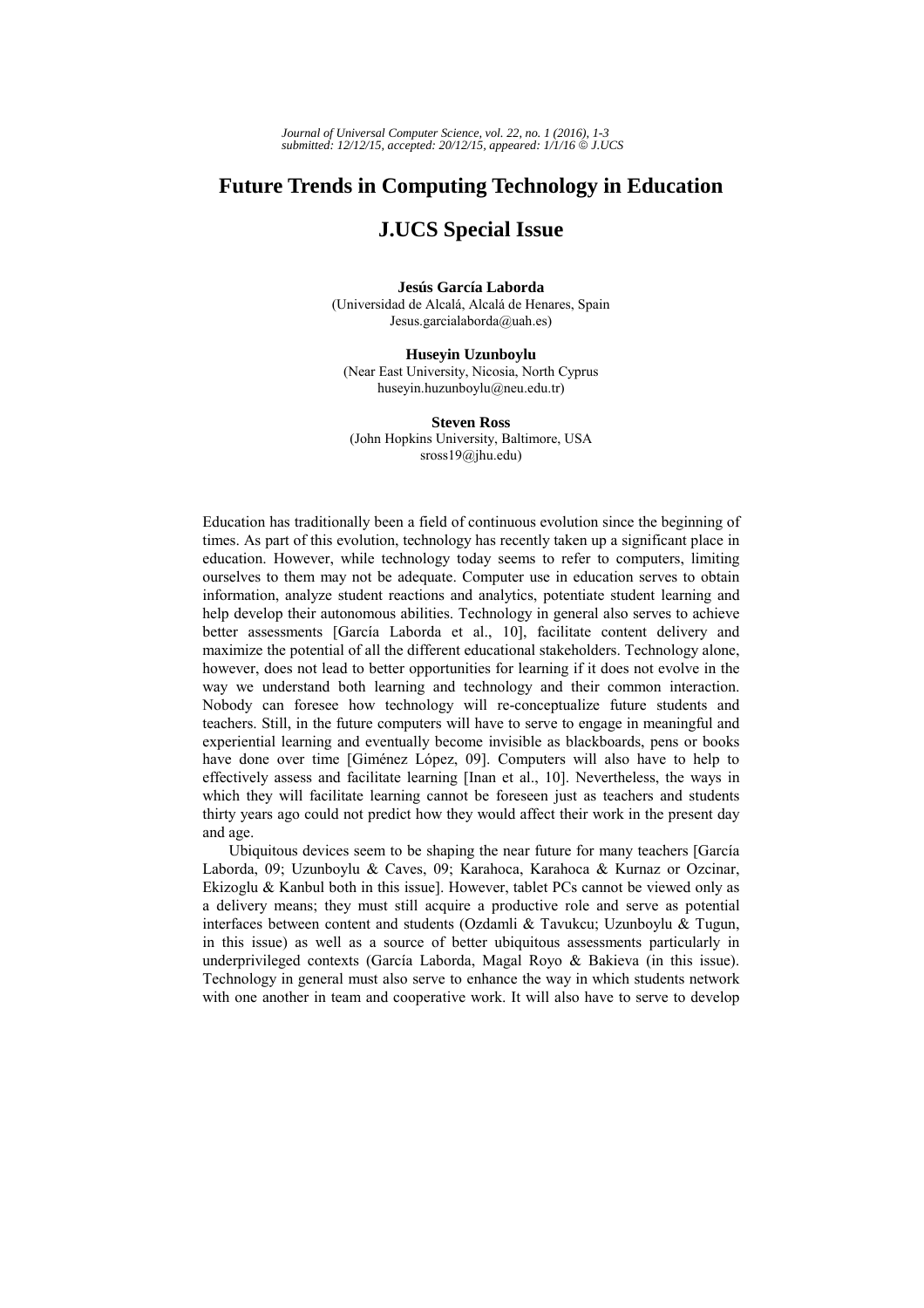repositories where learning objects can be utilized to enhance learning (Gluz et al., in this issue), which will use new concepts for improving media literacy (Hergueta-Covacho et al., in this issue). These repositories will be best developed if supported by adequate mining models (Cechinel et al., in this issue) to develop complete grids of learning analytics. Additionally, assessment will empower the washback effect on teaching, leading to better instructional practices through the application of adequate assessment methods. In this way, not only online learning mode such as MOOCs (Sanchez-Gordon & Luján Mora, in this issue) and blended learning will have a significant impact on instruction, but they will also serve to prepare students for the future as well as today's unexpected changes.

These realities have been illustrated in this monographic issue that we dare to call "Future trends in computing technology for education". The open call of this volume attracted a total of 42 papers, of which only four were finally accepted. Additionally, a total of six submissions were accepted for publication from over 25 articles submitted for revision from the 5th World Conference on Educational Researches held in Nicosia in October 2015 and the  $6<sup>th</sup>$  World Conference on Information Technology (Las Vegas, USA, August 2015). Thus, the number of reviewers and researchers involved in this volume exceeds by far the number of those implicated in other similar volumes. For this reason, we would like to send out a special appreciation to Associate Professor Dr. Fezile Ogdamli and Huseyin Bicen from Near East University, Alejandro Curado from Universidad de Extremadura, Elena Barcena from UNED and Dr. Ana Gimeno Sanz from Universitat Politecnica de Valencia for serving as the most important members of the scientific committee. At the same time, we wish to express our gratitude to all the authors who submitted a paper in response to the call and very specially to the full team of scientific committee members (Appendix).

#### **Acknowledgements**

The publication this monographic issue, whether the papers were selected from the open call for papers or from the selection of the conferences was possible and sponsored by Near East University, North Cyprus, Turkey.

### **References**

[García Laborda, 09] García Laborda, J.: "Interface architecture for testing in foreign language education". Procedia: Social & Behavioral Sciences, 1(1), (2009), 2754– 2757.

[García Laborda et al., 10] García Laborda, J., Magal Royo, T., da Rocha Siqueira, J. M. & Fernández Álvarez, M.: "Ergonomics factors in English as a foreign language testing: The case of PLEVALEX", Computers & Education, 54(2), (2010), 384-391.

[Giménez López et al., 09] Giménez López, J. L., Magal-Royo, T., Calvo, F.G., & Gomar, S. P.: "The Adaptation of Contents for the Creation of Foreign Language Learning Exams for Mobile Devices", International Journal of Interactive Mobile Technologies, 3(2) (2009), 15-17.